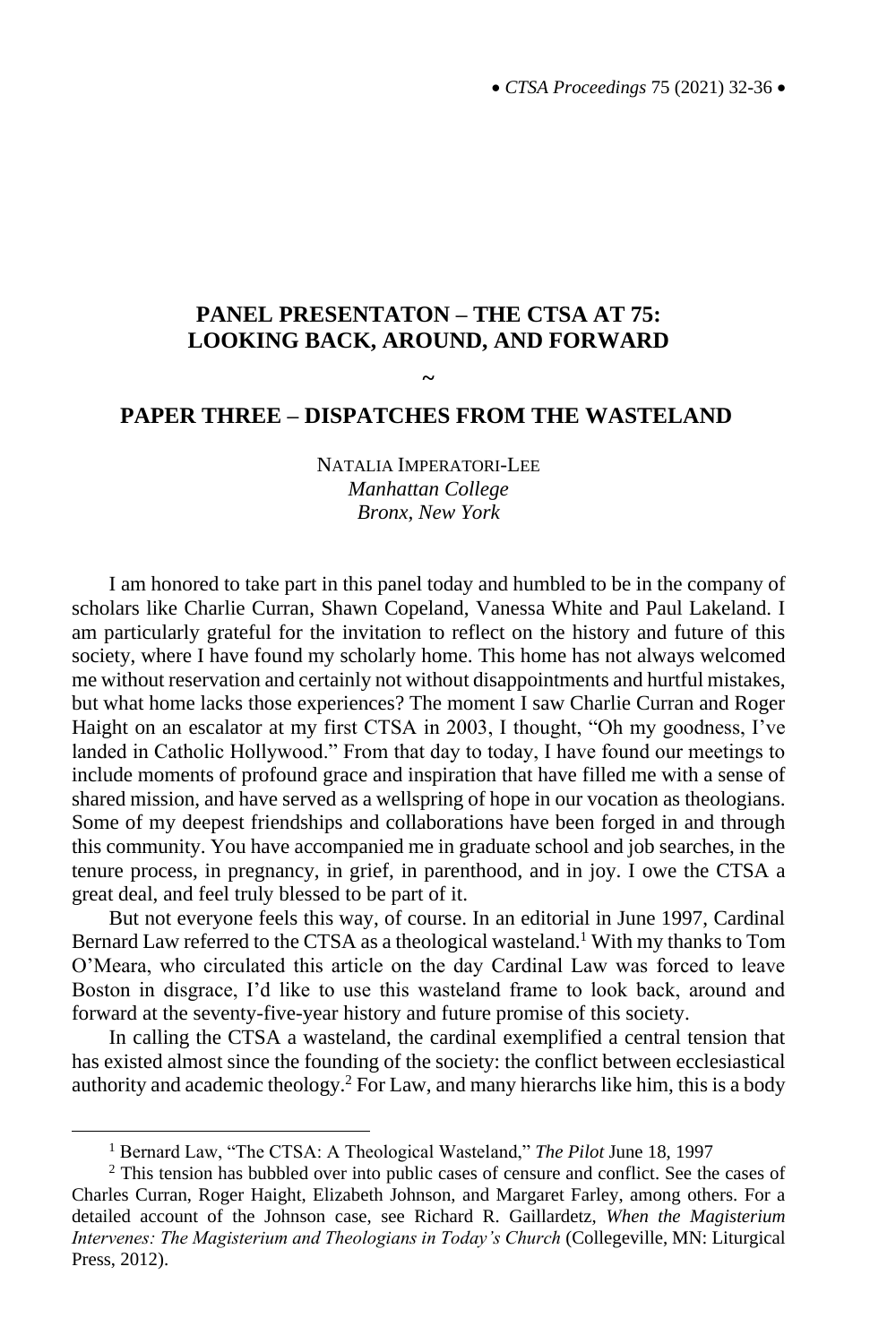that foments dissent, sows discord and thinks too freely. And yes, we have given audience to ideas like the necessary full and active participation of the eucharistic community, the reality that women are made in God's image, the idea that racism and colonialism are antithetical to the will of God. Many here have pointed out that the church can be and has been wrong, is capable of sin both in its members and as an institution, and that it is permissible and advisable for the church to repent of those sins and seek to repair the harm done. That may have been what rankled the cardinal. (I'm kidding, of course. It was the suggestion that women's ordination was thinkable.)

But as the makeup of the society has shifted from an all-clerical, all-male, all-white body to one that is mostly laypeople, and which includes academics from a variety of racially, ethnically, and sexually marginalized communities, the tension between ecclesiastical authority and academic expertise has increased, and possibly intensified. The power structures of the church and the academy can be described as nearly inverted, mirror images of one another. On the ecclesiastical side, we have an all-male mostly-white hierarchy in the United States. The academic power structure, on the other hand, is increasingly lay-led, includes women, LGBTQ+ persons, and members of minoritized races and ethnicities.<sup>3</sup> This dichotomy leaves theologians in a bit of a conundrum vis-à-vis authoritative pronouncements, academic freedom, and ecclesial belonging. After all, the relationship between the CTSA and the institutional church was clear at the time the CTSA was founded—all of its members were priests, and therefore clearly part of the institutional church. It is only as the CTSA has come to resemble the people of God a bit more (and I say a bit because we have a long way to go in decentering whiteness in this society) that the tension in our relationship with the hierarchy has intensified. Some of us wield a great deal of power in our universities and none in our church. Some of us are contingent faculty who wield power in neither sphere.<sup>4</sup> For the few of us who are ecclesially powerful, the CTSA could be considered an ally, but too often has been declared a liability. After all, who wants to be associated with a wasteland?

A wasteland is, more or less, a dump: useless, uncultivated and uncultivateable. A place where nothing can grow or be built. It is economically unproductive, ecologically polluted, subject to environmental degradation. Examples of wastelands include an empty abandoned playground, or a lot with a burnt-out building on it. All over the world, flooded marshlands, deforested areas, arid deserts are considered wastelands. One sixth of India is classified as wasteland. Two things seem apparent at the outset. First, our planet is increasingly a wasteland due to overconsumption. Second, racism, colonialism, and capitalism seem to leave wastelands in their wake.

However, it strikes me that the classification of something as "waste" is in the eye of the classifier. Allow me to illustrate with a personal example. When I was growing

<sup>&</sup>lt;sup>3</sup> Of course, the tokenism rampant in higher education cannot be overlooked nor should it be mistaken for genuine representation, shared governance, or inclusivity. Catholic higher education must commit itself to these values if it will remain truly Catholic in the future.

<sup>4</sup> Nor can we forget that many Catholic colleges and universities argue against living-wage proposals and unionization efforts of their contingent faculty and graduate students using distorted notions of Catholic identity. See Gerald Beyer, *Just Universities: Catholic Social Teaching Confronts Corporatized Higher Education* (New York: Fordham University Press, 2021).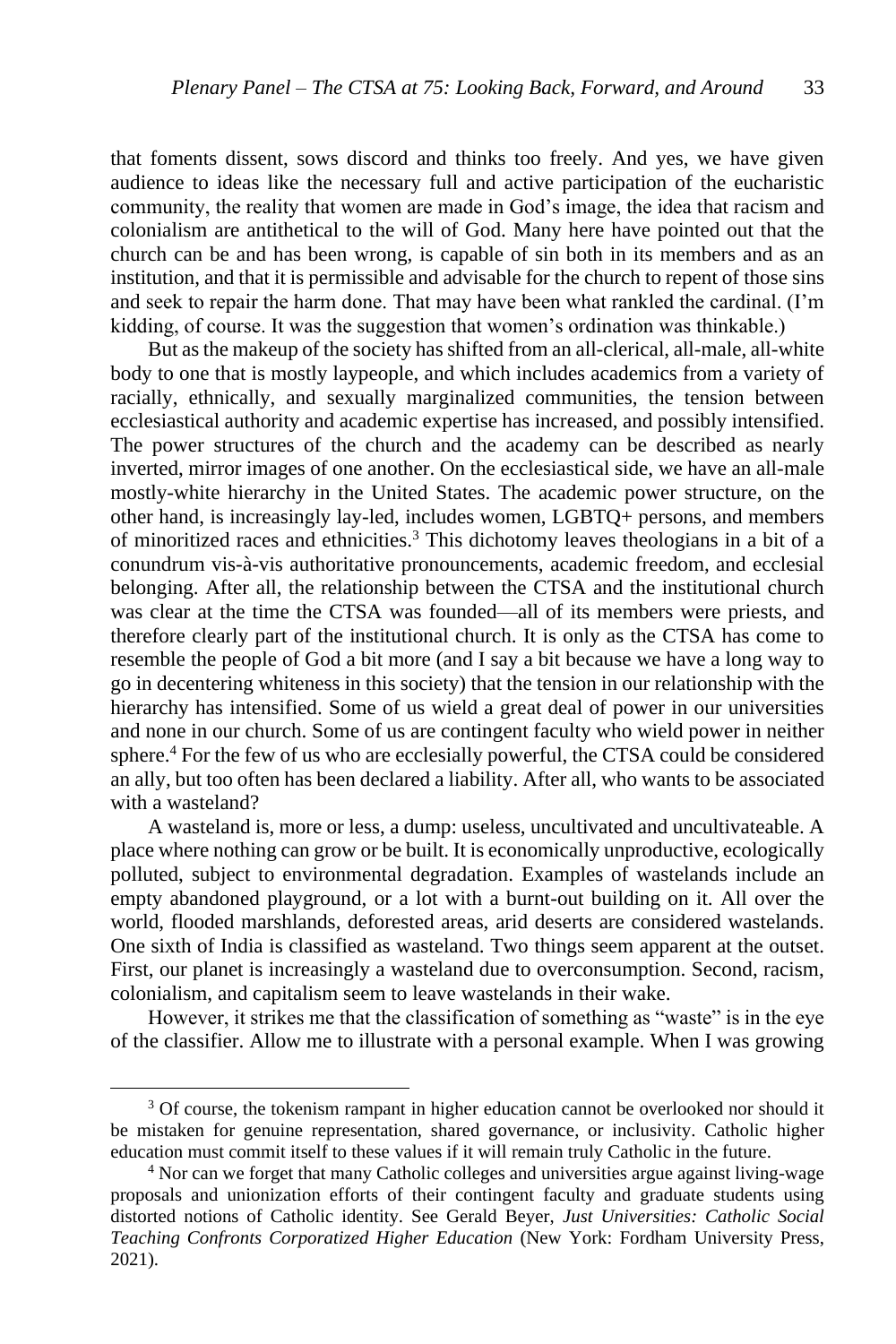up, I spent a great deal of time at my grandparents' house in the area known as Little Havana in Miami. My grandfather bought and operated a gas station when he emigrated to the United States, but was retired and repairing cars in his yard by the time I was a child. There was an empty lot next to 854 Northwest 21<sup>st</sup> Avenue in Miami, and it's still there. Objectively, it's a wasteland. It's going to waste. There's no house on there, no farm. There aren't even cars parked back there in various states of repair, as there were when I was a child in the 70s and 80s. There are, oddly, two sidewalk ends that turn inward at that lot, but never meet, indicating that something went terribly awry in city planning. But when I was growing up, the lot was a land forbidden and mysterious, where all kinds of adventures could be had. There was sugarcane growing there. I'm certain my grandfather planted it. There were wild peppers known to some Carribbean CTSA members as *ajicitos dulces*, and some random, nameless berries that we never touched just in case. There were blue jasmine flowers, scientifically known as *plumbago indica*, or *embelezos* in Spanish, that had soft, sticky hairs at the bottom that meant they would attach to my earlobes like very fancy dangling earrings.

On the surface the lot looked hideous and overgrown: a wasteland. To me it was a *mysterium tremendum et fascinans*. It was the setting for many adventures, for reflection, for imagination. A place to escape from the noise of daily life. In many ways, the CTSA has become that kind of place for me, and for those of us for whom the church, while vitally important, is not a place where our authority and expertise is welcomed or acknowledged. This society, with its very real flaws, can be a place of inquiry and delight, of challenge and promise, and even of hope.

So as we look back around and forward, I want to use the rest of my time to make three points based on Charlie Curran's presidential address of 1970.<sup>5</sup> Consider them dispatches from the wasteland.

**First** – Curran prognosticates the future with some success. He states that the CTSA is still not the sum of all the theology in the US, and it never has been. I am not referring to the alternative societies that have sprung up and faded away due to ideological differences, but rather to the vast amount of theology done by Black, Asian, and Latinx Catholics that the CTSA failed to see for many years, and failed to take seriously for many more. While remaining mainly centrist in its ideological orientation, the society often chooses the path of least resistance, forcing scholars of color to make their own way, relegating them to the sidelines or viewing them as adornments to the "main" theology-the white European one. In his book Curran notes that from its inception the society intended to include Canadian members.<sup>6</sup> Mexico, while also part of North America, was not considered essential for membership. The emergence of Black Catholic scholarship at CTSA is minimal and embarrassing. Again, what I am pointing to here is an anti-Black, colorist, colonialist entrenchment that characterizes many institutions, and I'm saying we are not immune from this entrenchment nor are we beyond it. We must repent, all of us (I'm including myself), for the sin of racism

<sup>5</sup> Charles E. Curran, "Presidential Address," *Proceedings of the Catholic Theological Society of America* 25 (1970): 218-233.

<sup>6</sup> Curran writes, "It is interesting to note that they explicitly wanted to include Canadians in the society." Charles E. Curran, *The Catholic Theological Society of America: A Story of Seventy-Five Years* (New York/Mahwah, N.J.: Paulist Press, 2021), 10.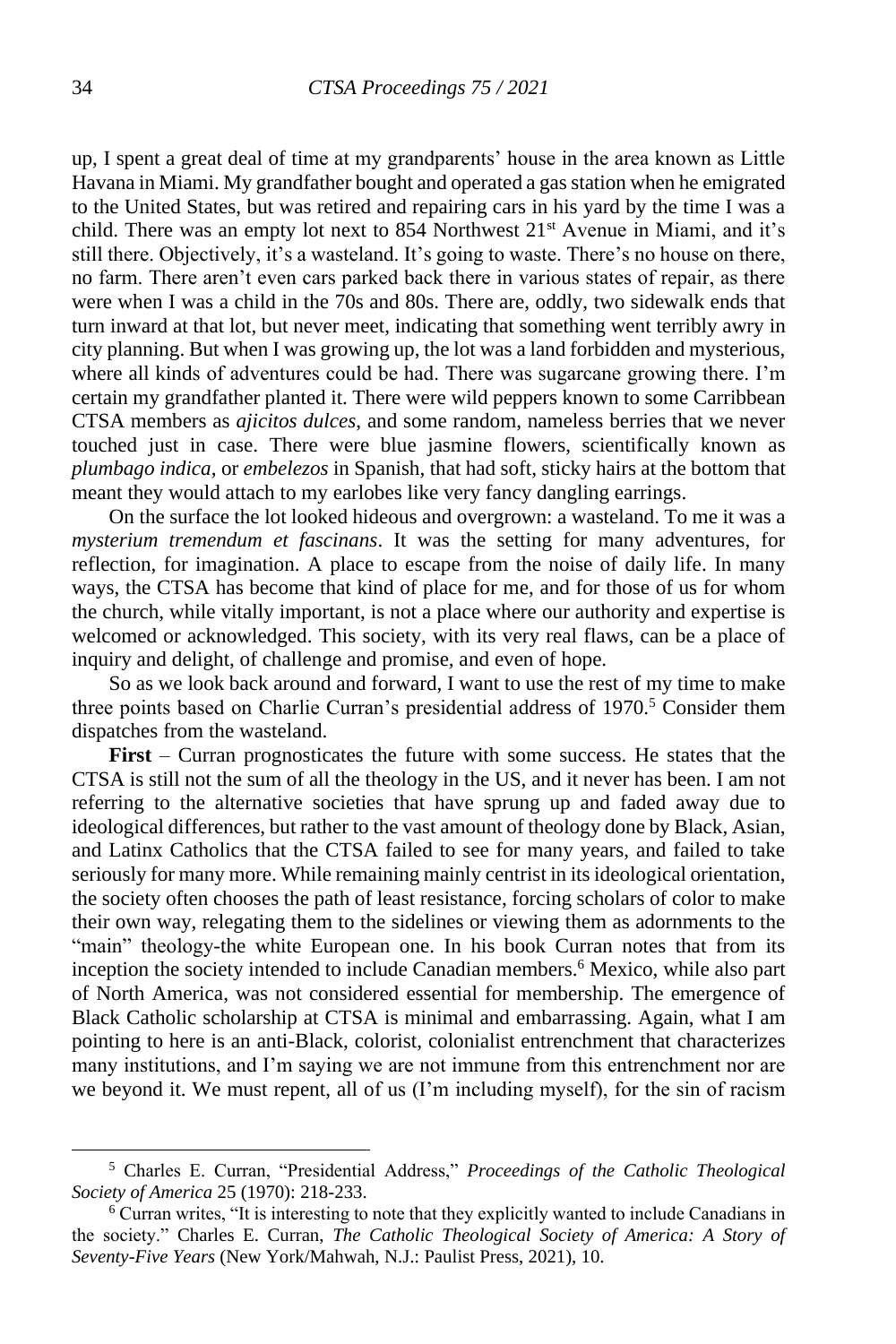and exclusion. We must strive to center nonwhite voices, marginalized voices, as driving forces for our theological work, not as sidebars or enhancements.

**Second** – Charlie was also right to predict the migration of theology from the seminary to the university. This bifurcation has led to suspicion and an erosion of trust between the academy and the hierarchy, which I alluded to before in my comments about Cardinal Law. From time to time, particularly in the last twenty-five years, the society has watched the Congregation for the Doctrine of the Faith (CDF) and/or the US bishops interfere with the academic process of discussion and debate of new ideas. We must not forget that each time the hierarchy has intruded on the academic freedom of a scholar here, that intrusion occurred against a backdrop where the same hierarchy was avoiding responsibility for sexual abuse and its cover up. Neither body has a monopoly on virtue, truth, or authority. As theologians we have a responsibility to the teaching office of the church, but we also have a responsibility to the victims of the hierarchy's mistreatment.

Further, the migration of theology to the university presents us with new problems. As corporate models of governance take over higher education, we must beware and tend to our lots, our wastelands. We must resist the neoliberal conflation of usefulness with productivity, the endless drive to create more content and data, to curate more brand, to be more available, do more invisible work, produce more writing. Academic theology needs apophasis, too. One lesson of the pandemic year has been that doing less is fine and even necessary.

**Third** – One place Charlie may have missed the prognostication mark are his comments on popularization and activism. Early in his address, he points to a tension between scientific theology and popularization. He writes, "In a sense, any Christian who is interested in the mission and function of the church shares the desire to bring the theological renewal to more people in the church. … The professional theologian cannot devote the majority of his time to this important mission without allowing his theological expertise to suffer."<sup>7</sup> Later he warns of activism as a pitfall for students of theology, preventing them from developing a deep understanding of the discipline. "The danger of those who want immediate results from their study lies in the fact that these students will often gain a superficial knowledge or smattering of many things but will never really have an adequate theological understanding."<sup>8</sup> Flippantly, we might wonder whether Curran is a bit of a clairvoyant who foresaw Catholic Twitter before the internet was a glimmer in anyone's eye.

More seriously, while the desire for "scientific" theology is very real, as someone who contends on social media with self-proclaimed experts on race, theology, and sexism, I certainly agree that expertise cannot be rushed. At the same time, this desire for purity, untainted by activism or popularization, might be an objectivist fiction. The lay takeover of the society means that most of us are not only academics. We are parents, community members, people who vote and run for office. In particular, some, like me, are members of marginalized communities and/or allies to those communities who have suffered unjustly in church and society and who should not have to wait for results. The academy cannot afford to cut itself off from popularization and activism, and neither can the church, because for many of us it is our real lives, the lives of our

<sup>7</sup> Curran, "Presidential Address," 221.

<sup>8</sup> Ibid., 224.